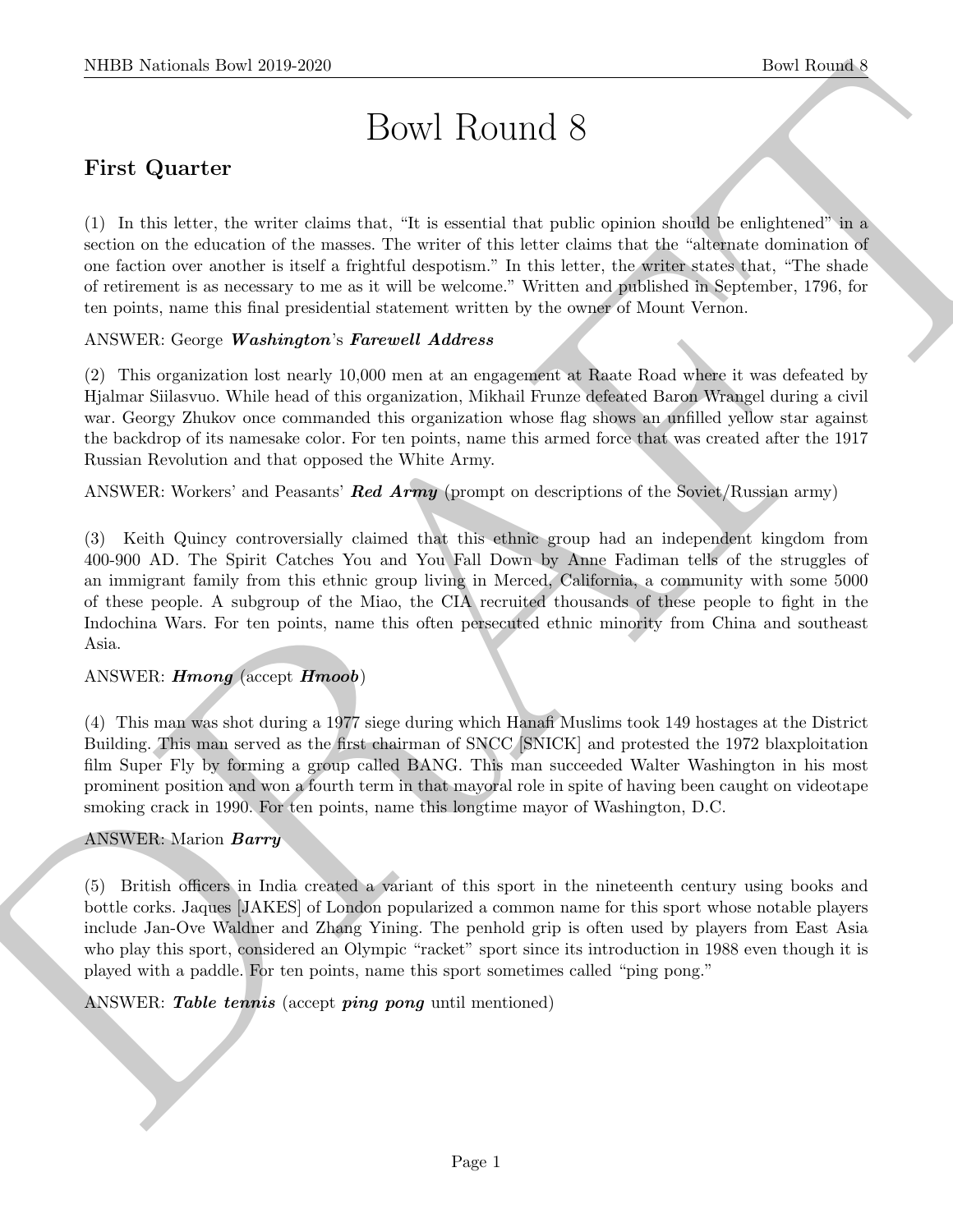NIBB Noticeals how 2019-2020.<br>
The Rounds How Rooms is below a simple about the King Schule of the Barris and the Schule of the simple state of the simple state of the simple state of the simple state of the simple state (6) This man won the Battle of Zapote Bridge, but his brother was killed during the subsequent Battle of Perez Dasmarinas. This man was brought aboard the USS Vicksburg after being captured by the Macabebe Scouts of Frederick Funston in Palanan. This leader lost a 1935 presidential election to Manuel Quezon. For ten points, name this revolutionary leader who issued the Philippine Declaration of Independence and was the first President of the Philippines.

#### ANSWER: Emilio Aguinaldo

(7) This state saw more than 200 battles in the American Revolutionary War, beginning with the first Battle of Ninety Six. The largest surrender of American soldiers in the Revolutionary War took place in this state after a defeat for Benjamin Lincoln, whereas another setback in this state featured Horatio Gates's loss at Camden. The fortunes of the colonists in this state fared better near the Broad River. For ten points, name this state where Daniel Morgan was victorious at Cowpens.

#### ANSWER: South Carolina

(8) While sailing for this group, Paul Beneke was put on trial for seizing a triptych from England. This group held drittel meetings in preparation for a central "meeting ride," or Tagfahrt. This group was harassed by the Likedeelers after pushing the Victual Brothers out of Gotland. This group imposed a tax on Haakon VI and his father-in-law in the Treaty of Stralsund. Centered at Lubeck, for ten points, name this German confederation of merchant guilds.

#### ANSWER: Hanseatic League (accept Hansa)

(9) An economic advisor to this man named Fuad Shubaki alleged that this man allocated aid money for buying weaponry. The Madrid Conference of 1991 attempted to broker a peace between this man's organization and a national government. A Mukataa in Ramallah served as the central compound of this leader after he signed a 1995 agreement with Yitzhak Rabin known as the Oslo Accord. For ten points, name this longtime chairman of the Palestine Liberation Organization.

#### ANSWER: Yasser Arafat (accept Abu Ammar)

(10) This man told a graduating class to "be ashamed to die until you have won some victory for humanity" while president of Antioch College. This man succeeded to John Quincy Adams's House seat and criticized Daniel Webster for his support of the Compromise of 1850. After a trip to Prussia, this man founded The Common School Journal reflecting one of his main principles that the "public should no longer remain ignorant." For ten points, name this Massachusetts education reformer.

#### ANSWER: Horace Mann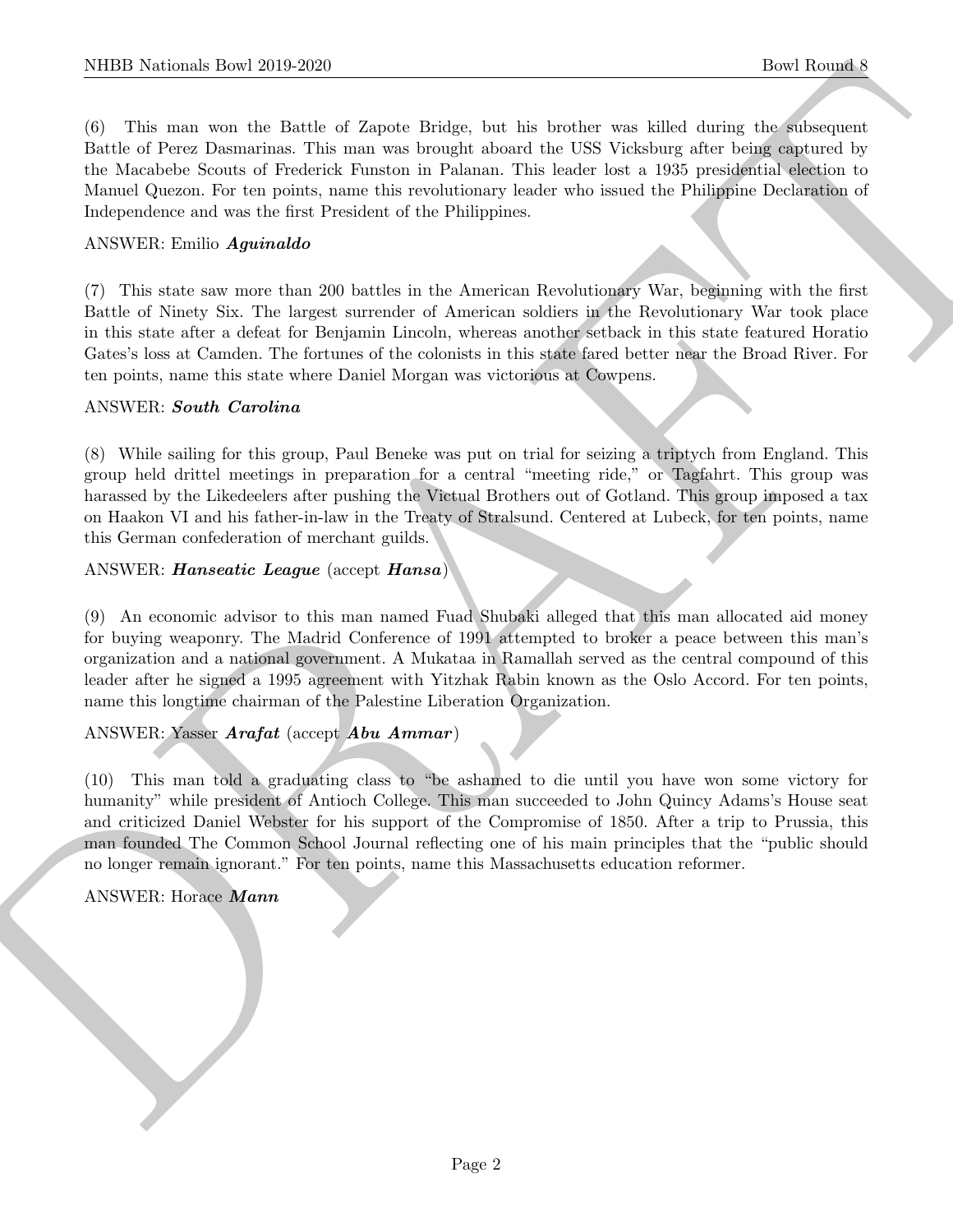# Second Quarter

(1) During this event, three Black teenagers were killed by police officers in the Algiers Motel Incident. A mayor who resisted deploying the National Guard during this event stated, "Today we stand amidst the ashes of our hopes." This event began when police arrested 82 people celebrating the return of Vietnam veterans at an illegal bar. Mayor Jerome Cavanagh failed to prevent this event, the bloodiest of the "long, hot summer." For ten points, name this 1967 event in the largest city in Michigan.

ANSWER: 1967 Detroit race riot (accept 12th Street Riot, accept Algiers Motel Incident before mentioned)

BONUS: During the 12th Street Riot, this governor of Michigan called in the National Guard. This Mormon 1968 presidential candidate's son was the Republican nominee for president in 2012.

#### ANSWER: George W(ilcken) Romney

(2) This polarizing leader of the Social Democrats promoted women's rights, helped save nuclear power in his nation, and notably called apartheid "a particularly gruesome system." This man promoted the release of the documentary They Call Us Misfits that put a spotlight on "junkie" culture in Stockholm. This successor of Tage [TAG-eh] Erlander is officially thought to have been murdered by drug addict Christer Pettersson. For ten points, name this Swedish Prime Minister.

#### ANSWER: Olof Palme

BONUS: Olof Palme was particularly critical of this South African politician who became the last Prime Minister of South Africa after he abolished the position and became State President in 1984.

#### ANSWER: P(ieter) W(illem) Botha

NIBB Noticeals how 2019-2020<br>
Second Quarter (a) the Romal Research integrates were killed by police of<br>these in the Algerisation density of the School of the School of the<br>space of the December of the School of the Schoo (3) This man's father commanded US forces during the Gulf of Tonkin Incident. In the summer of 1965, this man's poetry impressed fellow UCLA cinematography student, Ray Manzarek, and they formed a band with a name inspired by Aldous Huxley's 1954 work about his psychedelic experiences. This man became one of the most influential singers and songwriters in history with number one hits such as "Hello, I Love You" and "Light My Fire." For ten points, name this man, known as the "Lizard King," who fronted The Doors.

#### ANSWER: Jim Morrison

BONUS: Jim Morrison was laid to rest in Pere Lachaise Cemetery in Paris, the site of many famous burials, but this composer of William Tell and The Barber of Seville was moved from there to his home city of Florence twenty years after his death.

#### ANSWER: Gioachino Rossini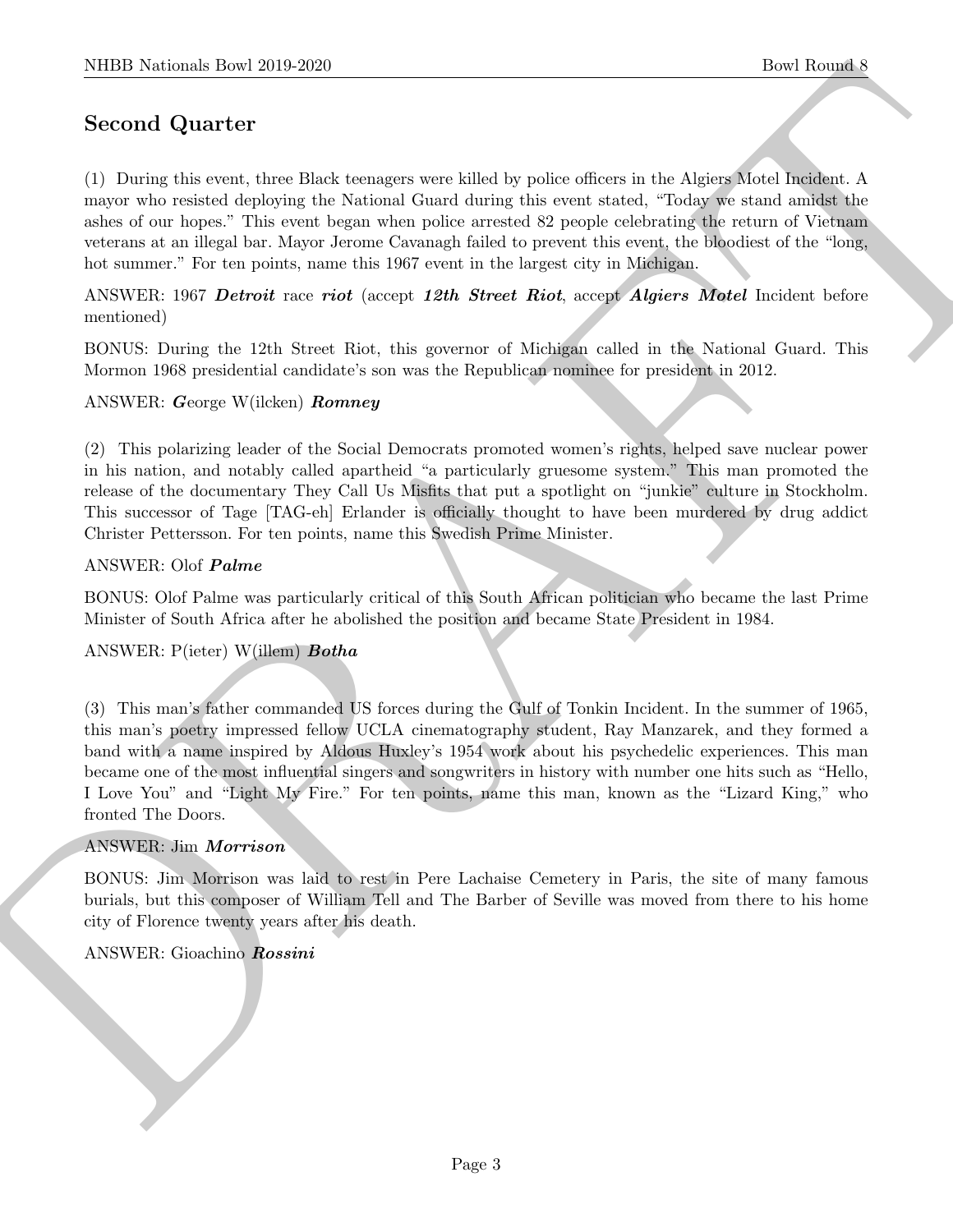NIBB Noticeals how 2019-2020<br>
(C) This back has constrained the case of the deal trend. The two scalar constraints of the constraints of the state of the state of the state of the state of the state of the state of the st (4) This battle has been called "the day of the dead moon" due to a solar eclipse during the retreat of Anthony Durnford's men in the face of an assault by Ntshingwayo Khoza. One side's Martini-Henry guns in this battle could not break a determined impi charge, leading to the recall of Lord Chelmsford as commander. Fought on the same day as the nearby Rorke's Drift, for ten points, name this disaster for the United Kingdom, the first major battle of the Anglo-Zulu War.

#### ANSWER: Battle of Isandlwana

BONUS: The British troops of the 24th of Foot gave the hill of Isandlwana this nickname, because it reminded them of a 4500 year old limestone monument they had seen while fighting Napoleon in Giza.

#### ANSWER: The Sphinx

(5) This man's explorations of Alaska were chronicled in his book The Cruise of the Corwin. This man described the Calypso Borealis flower in one of his many correspondences with Jeanne Carr. With William Colby, this man led a campaign against a dam proposed by James D. Phelan. This man is best known for founding an organization in 1892 which advocated for federal acquisition of Yosemite. For ten points, name this environmental activist who founded the Sierra Club.

#### ANSWER: John Muir

BONUS: Among those who urged the preservation of the Yosemite Valley was this noted landscape architect who worked with Calvert Vaux on the design of New York City's Central Park.

#### ANSWER: Frederick Law Olmsted

(6) This state was the site of the first successful recall of a governor in US history, targeted at Lynn Frazier in 1921. Another governor of this state, William "Wild Bill" Langer, barricaded himself in the governor's mansion and declared this state independent after he was removed from office. In 1873, the North Pacific Railway changed this state's capital from Edwinton in a move to attract German immigrants. For ten points, name this state that may or may not have entered the Union before its neighbor in 1889.

#### ANSWER: North Dakota

BONUS: When this president signed the statehood papers for North and South Dakota, he was deliberately unaware of which was signed first. Name this president, the only man to both succeed and precede the same person as president.

#### ANSWER: Benjamin Harrison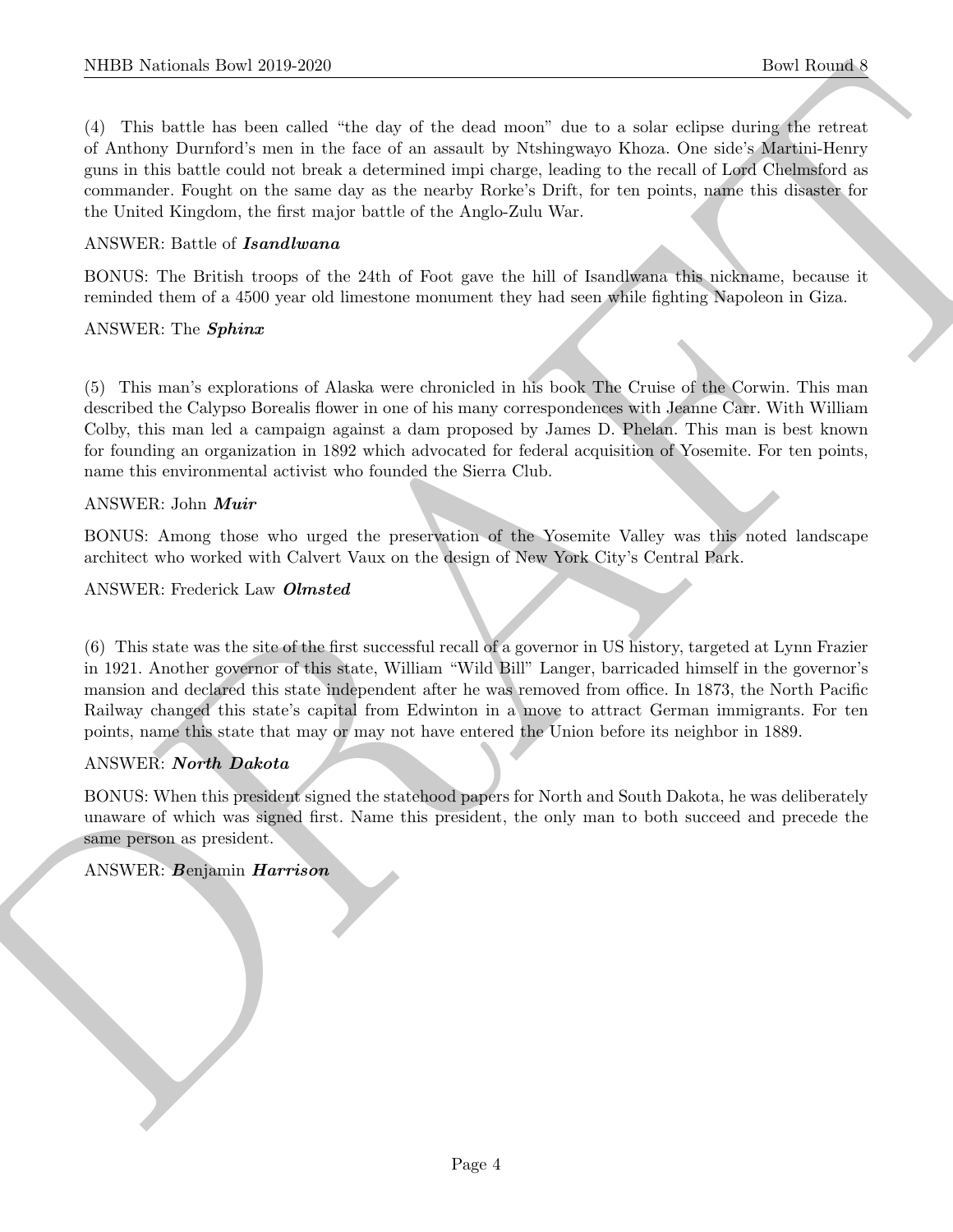NIBER Normals Insert 2019-2020<br>
The Monstein and Source of the Commutes Pack in the 1997 was "Contraded of the Toronto AC (V) and the state of the Toronto C (V) is A<br>
CM-1, "The artist model is a way or this entire for a (7) This author profiled a member of the Communist Party in the 1967 essay "Comrade Laski, C.P.U.S.A. (M.L.)." This author won a 2005 Pulitzer for a book describing life after the death of her husband, John Gregory Dunne. An essay by this author is titled after a quote from Yeats's "Second Coming" and describes the Summer of Love in Haight-Ashbury. For ten points, name this author of The Year of Magical Thinking and Slouching Toward Bethlehem.

# ANSWER: Joan Didion

BONUS: Joan Didion suffered from this disease of the nervous system, named for the scars it leaves on the brain, from which Saint Lidwina, Congresswoman Barbara Jordan, and comedian Richard Pryor also suffered.

ANSWER: Multiple Sclerosis (accept Encephalomyelitis disseminata)

(8) During this man's tenure, he and his Minister of the Interior, Wolfgang Schauble [SHOY-bleh] were implicated in the Schwarzgeldaffare. All lands east of the Oder-Neisse [NIGH-suh] line were given to Poland by this leader who was succeeded in his highest office by Gerhard Schroder. Under this man, the president of the Bundesbank allowed for a 1:1 exchange of marks between West and East Germany. For ten points, name this first chancellor of re-unified Germany.

#### ANSWER: Helmut Kohl

BONUS: This woman was named Minister for Women and Youth in the Kohl cabinet in 1991, nearly fifteen years before she was appointed Chancellor of Germany.

ANSWER: Angela Merkel

# Third Quarter

The categories are  $\dots$ 

- 1. Battle of Antietam
- 2. Punic Wars
- 3. Great Jin Dynasty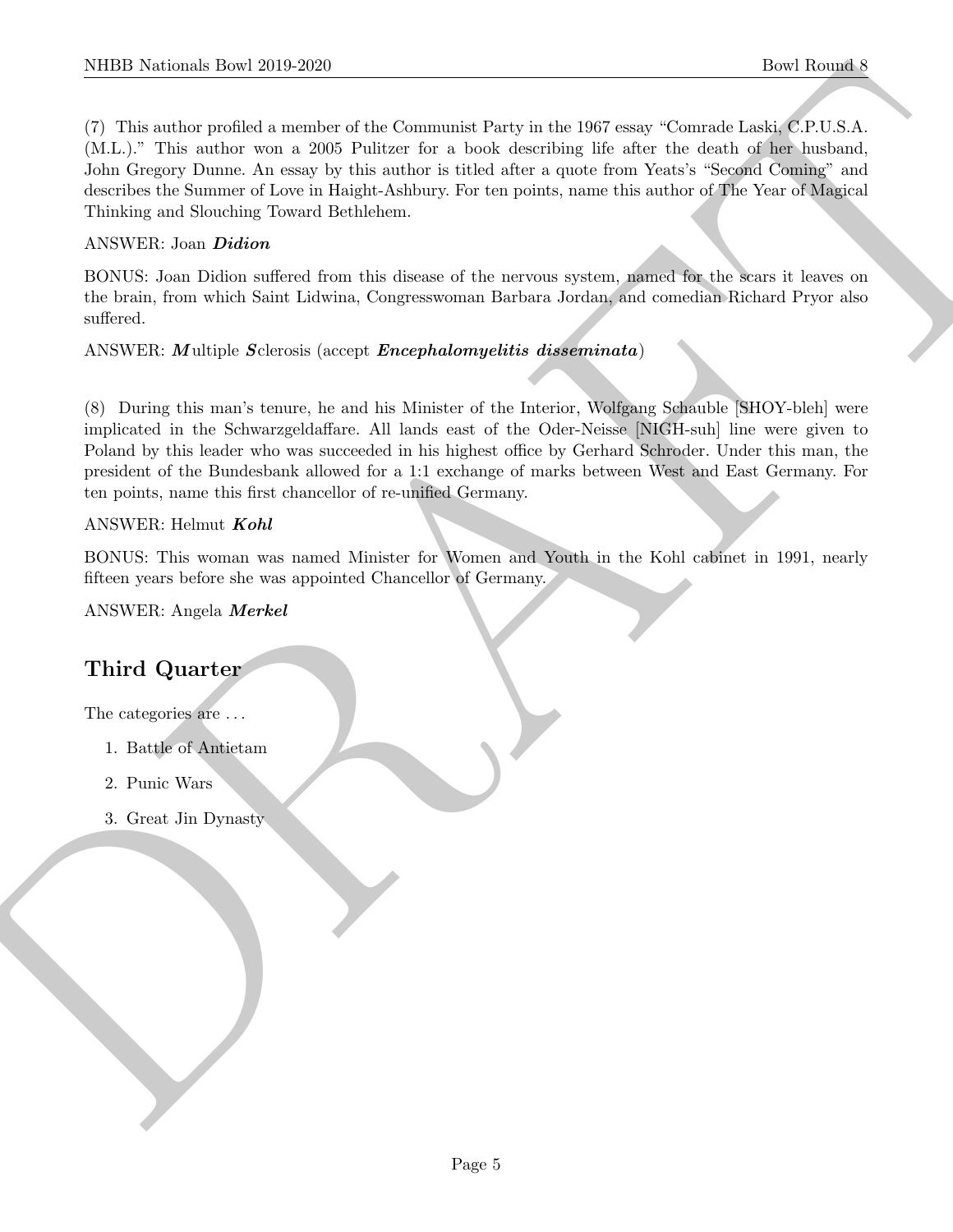BATTLE OF ANTIETAM

Name the...

(1) Document issued as a result of the battle declaring slaves in seceding states to be free

#### ANSWER: Emancipation Proclamation (accept Proclamation 95)

(2) Union army commander who later ran for President in 1864

#### ANSWER: George McClellan

(3) Maryland town near which it was fought that became the Confederate name for the battle

#### ANSWER: Sharpsburg

(4) General who took command of the First Corps and later defeated Lee at Gettysburg

#### ANSWER: George Meade

(5) Head of a namesake detective agency who provided misleading information to the Union commander

## ANSWER: Allan Pinkerton

(6) Number of the Confederate order discovered by Union troops wrapped around three cigars

#### ANSWER: Special Order 191

(7) Location where Union troops pierced the Confederate center, a site of heavy casualties

#### ANSWER: Sunken Road

NIEED Notionals There 2019 2020<br>
Bown the company of Assuming a result of the bandle declining above in manding at the total Roughland<br>
(1) Decrease tensors are a fact that decline the projection and the projection of the (8) Confederate commander whose reinforcements came up from Harpers Ferry and repulsed the final Union attack

ANSWER: Ambrose P(erry) Hill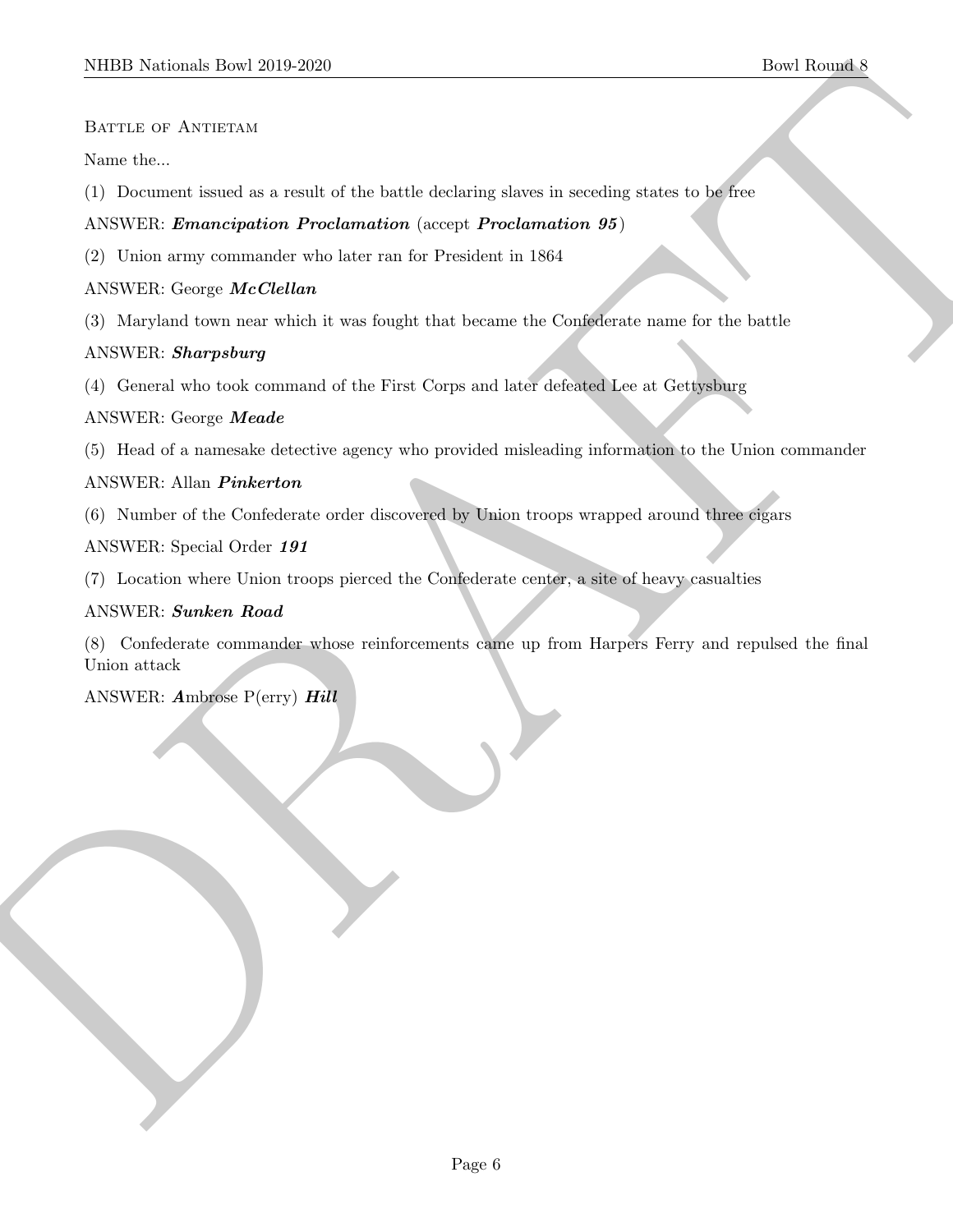Punic Wars

Name the...

(1) Carthaginian military leader who campaigned in Italy during the Second Punic War

# ANSWER: Hannibal Barca

(2) North African Proboscideans used by Carthagianians during the crossing of the Alps

# ANSWER: War Elephant

(3) Roman victory that ended the Second Punic War won by Scipio Africanus

# ANSWER: Batte of Zama

(4) Roman tactic of avoiding combat used in Italy during the Second Punic War

## ANSWER: Fabian strategy

(5) Roman orator whose speeches ended with a call for the destruction of Carthage

ANSWER: Marcus Porcius *Cato* the *Elder* (accept *Cato* the *Censor*, accept *Cato* the *Wise*)

(6) Boarding device used by Roman naval forces, from the Latin for "crow"

## ANSWER: Corvus

MIDD Notional: Dow 2019-2020<br>
Provide Rounds<br>
Provide Note that<br>
Note that a contribution with the problem who companigment in Ency during the Second Proto Rich<br>
ANSWER: When Maybourd Reserved Ency to complement the proper (7) Carthaginian commander whose severed head was thrown into his brother's camp after losing the Battle of the Metaurus

# ANSWER: Hasdrubal Barca

(8) North African kingdom and Roman ally whose border raids partly precipitated the Third Punic War

# ANSWER: Numidia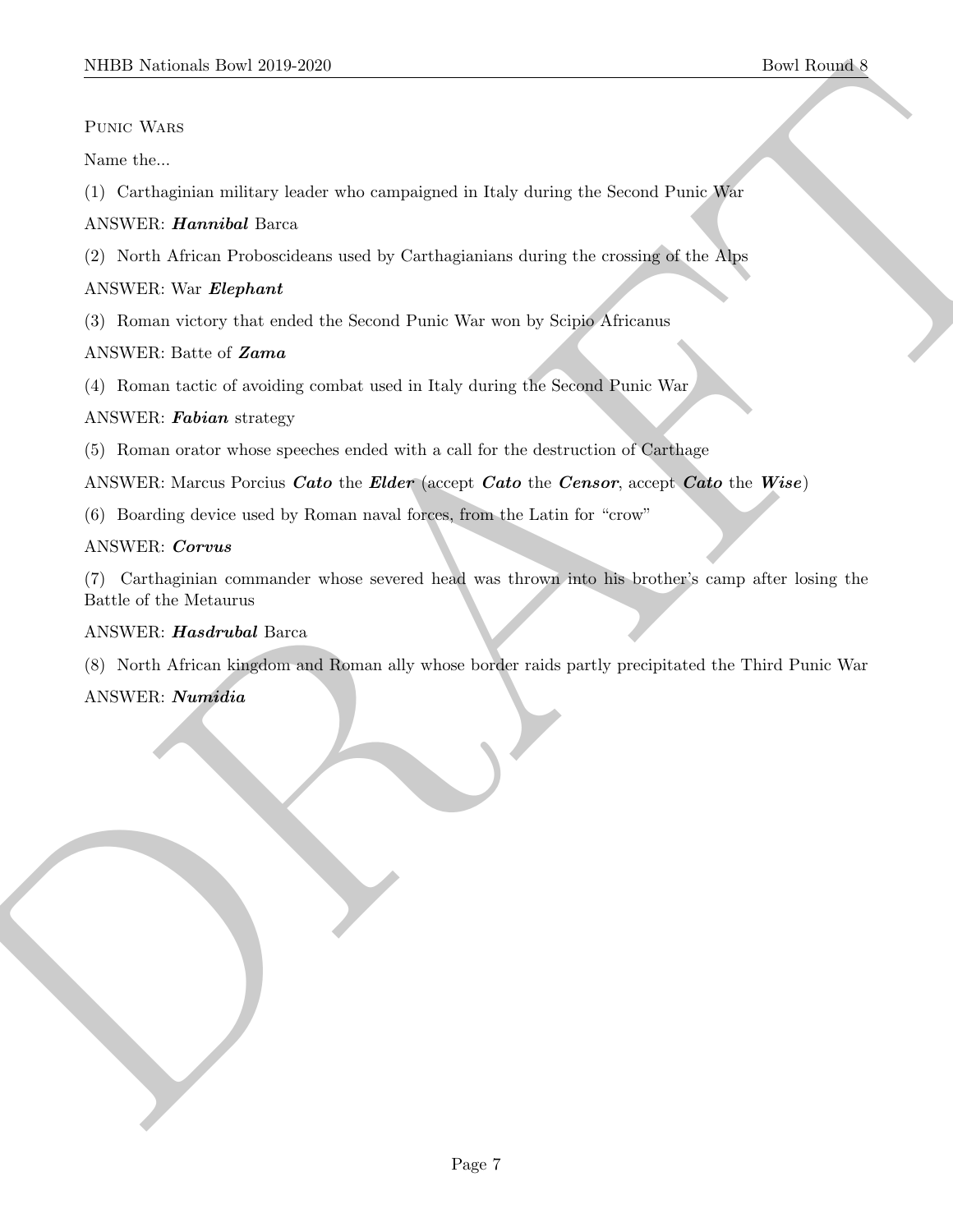Great Jin Dynasty

#### Name the...

(1) Country over which the Great Jin ruled in the 12th century

# ANSWER: China

(2) Border fortification that they extended to protect themselves from northern invaders

#### ANSWER: Great Wall (accept Wanli Changcheng)

MIDD Notional: Dow 2019-2020<br>
Causer do Division<br>
Causer do Division Come din relation in the 12th contempt<br>
ANSWER: Chender Wall (see<br>
4.2) Excels conditions that they cannot Compute themselves from an additional<br>
CF Divi (3) Chinese dynasty whose northern portion they conquered, capturing its emperor at Kaifeng

## ANSWER: Song dynasty

(4) Substance used in fire lances against them at the Siege of De'an that they later copied

## ANSWER: Gunpowder

(5) Manchurian people from whom their founder came

# ANSWER: Wanyan Jurchen

(6) Son of Genghis Khan who completed their conquest by taking Kaifeng

## ANSWER: Ogedei Khan

(7) State that they conquered, expelling Yelu Deshi westward to found Kara Khitai

# ANSWER: Liao dynasty

(8) Founder of the dynasty, a chief of the Wanyan who united his people

ANSWER: Aguda (accept Taizu of Jin)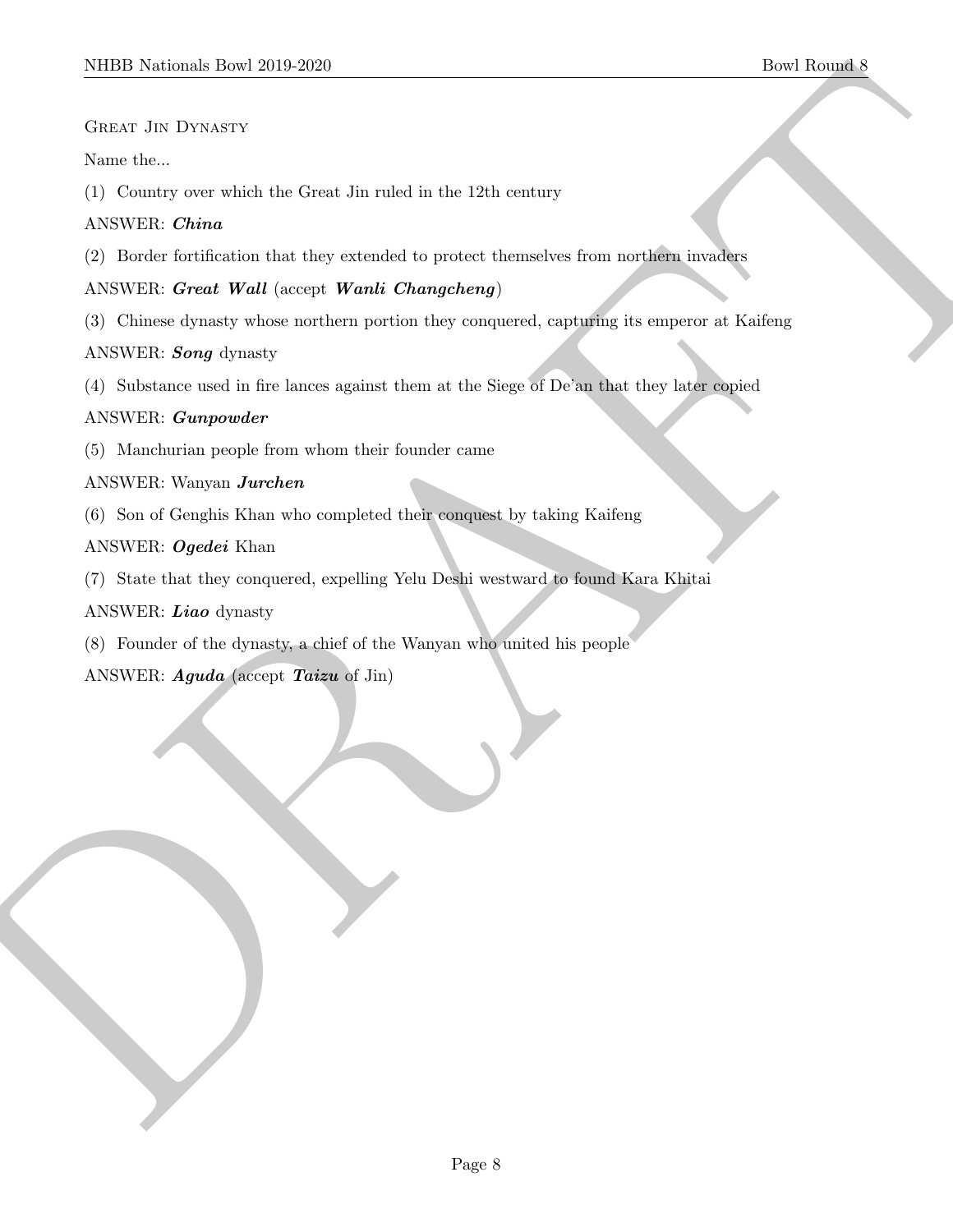# Fourth Quarter

(1) Stephen Girard stayed to help victims of this event after Bush Hill and other medical facilities were found to have unqualified staff. Matthew Clarkson was mayor during this event, during which the Free African Society volunteered to help victims. The (+) unsanitary conditions of the central city were theorized by Benjamin Rush to have caused this event, which historians now think was initiated by Caribbean refugees. This event caused George Washington's (\*) cabinet to reassemble in the nearby city of Germantown. For ten points, name this 1793 epidemic that affected the "City of Brotherly Love."

ANSWER: 1793 *yellow fever* epidemic in *Philadelphia* (accept equivalents to "epidemic", do not accept "pandemic")

(2) This man's lawyer attempted to have him acquitted by saying he was a Prussian, to which this man exclaimed "I am French and will remain French!" During the French  $(+)$ retreat from Russia, this man led the rearguard and was thus called "the last Frenchman in Russia." Wellington's forces at Quatre Bras were attacked by this man who joined up with his former commander after promising to bring him to Paris (\*) in an iron cage. This man led an unsupported cavalry charge and failed to spike British cannons at Waterloo, sealing his fate. For ten points, name this marshal of France under Napoleon.

ANSWER: Michel Ney

NIBB Noticeal- how 20:0 2020<br>
Doel Boundal How 20:0 2020<br>
Doel Boundal How 20:0 2020<br>
Northern depends on the probability of this event after Break Hill and other ends<br>Into the Second Action Section Section was many deriv (3) Carvings from this civilization include depictions of a shaman raising the World Tree such as in the San Martin Pajapan Monument. A common motif in this civilization was a half-man, half-  $(+)$  jaguar spirit known as the were [WAIR]-jaguar, frequently depicted on Kunz axes. One mark of rank in this civilization was the possession of jade masks. San Lorenzo and La Venta were artistic centers of this civilization whose most significant (\*) sculptural achievements were typically formed from basalt. For ten points, name this Mesoamerican civilization that flourished from 1500 to 400 BC, best known for their giant stone heads.

#### ANSWER: Olmecs

(4) The aggressor in this battle hoped to capitalize on the fact that its opponent's armies were occupied besieging Hasedo. In this battle, Otani Yoshitsugu's line broke after the previously neutral (+) Kobayakawa Hideaki charged. One side was forced to retreat before this battle as Gifu Castle had already fallen. More than 160 thousand samurai gathered for this battle in 1600 with more than 30 thousand losing their lives. This battle was fought between (\*) Toyotomi loyalists like Ishida Mitsunari and a certain future shogun. For ten points, name this battle in which Tokugawa Ieyasu finalized his hold over Japan.

#### ANSWER: Battle of Sekigahara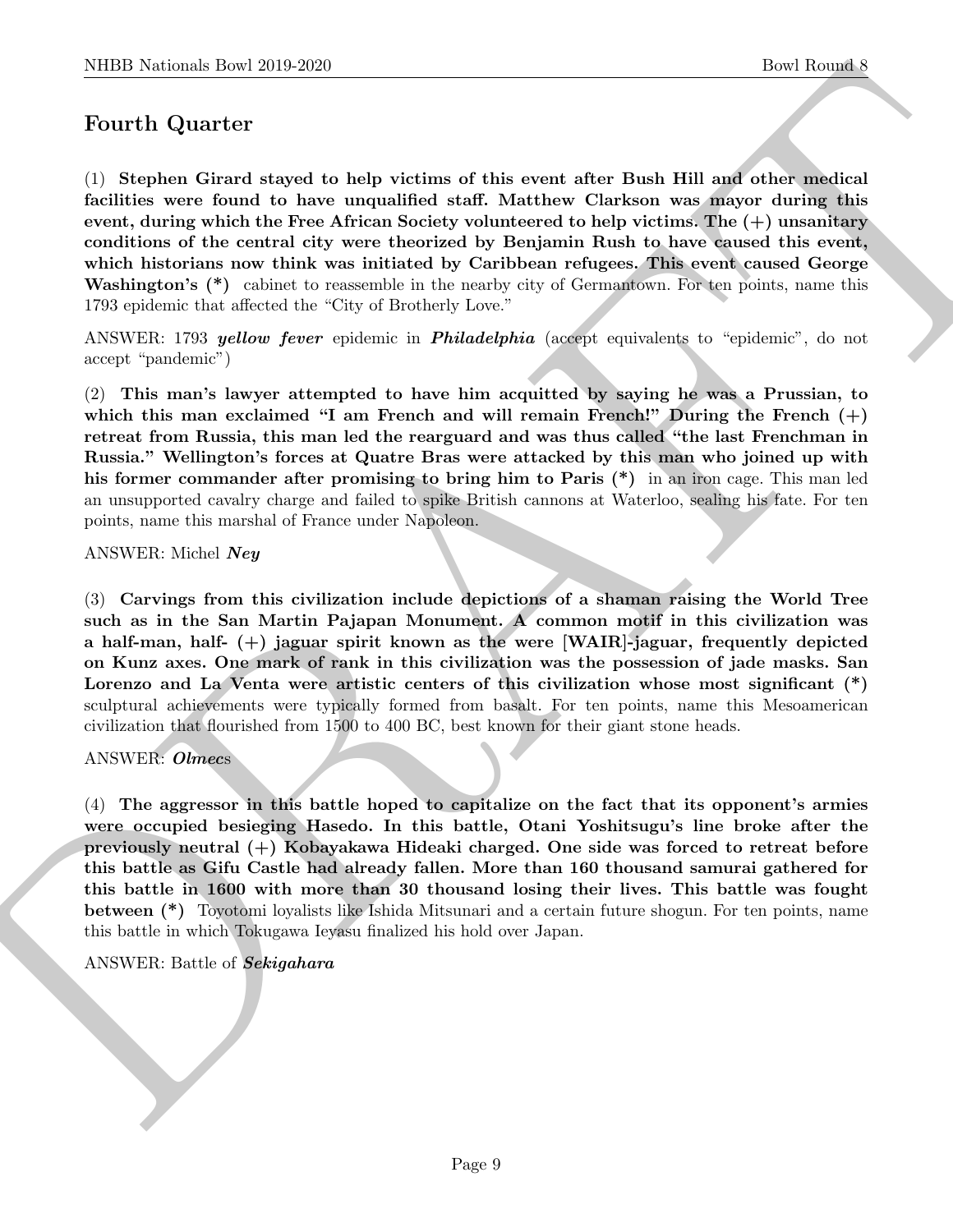NIBB Noticeals how 2019-2020.<br>
The Rounds how 10 performance of passion plays called daries. In Lebenson, this called by the Bolton Holey Specifics of orbit hot how non-ancientative of the bolton in Lebenson, this mean wa (5) This holiday features the performance of passion plays called tazieh. In Lebanon, this holiday's practice of tatbir has been partially replaced with a blood drive. This holiday commemorates a man who abandoned his  $(+)$  Hajj when he learned that Yazid had sent assassins to kill him, leading to his death at Kufu instead. This holiday marks the peak of the (\*) Remembrance of Muharram. For ten points, name this holiday on which the Shia commemorate the martyrdom of Husayn at the Battle of Karbala while the Sunni mark the day that God led the Israelites across the Red Sea.

ANSWER: Yawm Ashura (accept Muharram Remembrances or Mourning of Muharram before mentioned)

(6) This man avoided combat at Campbell's Station but was finally caught at Knoxville. This man successfully defended Fort Sanders from James Longstreet as head of the Department of the (+) Ohio, a post he held when he ordered the arrest of Clement Vallandigham. One of this man's offensives was thwarted by torrential rain leading to his replacement by (\*) Joseph Hooker. This man failed to seize Marye's Heights from Robert E. Lee at Fredericksburg. For ten points, name this Union general whose military career ended after a disastrous loss at The Crater.

#### ANSWER: Ambrose Burnside

(7) Features along this construct included iron-cast bell-shaped "cloches" along with larger "ouvrages." This construct was panned in favor of mobility in the tract "Army of the Future" but was completed during the tenure of Chief of the Army Staff  $(+)$  Maurice Gamelin. A lack of action near this structure led to the so-called Phony War, though this structure later proved to be (\*) ineffectual as the Wehrmacht slipped through the Ardennes Forest. For ten points, name this ineffectual French defensive line in World War Two, named for the French Minister of War.

#### ANSWER: Maginot Line

(8) According to Appian, Hannibal once claimed that this man was the second greatest general of all time as "he was the first to teach the art of laying out a camp." This man defeated Antigonus Gonatas at the Battle of the (+) Aous but lost his firstborn son Ptolemy in a failed siege of Sparta. During street fighting in Argos, this man was killed after he was knocked unconscious by a (\*) tile thrown by an old woman. For ten points, name this Molossian king who defeated Rome at the Battles of Heraclea and Asculum after which he stated, "If we are victorious in one more battle with the Romans, we shall be utterly ruined."

#### ANSWER: Pyrrhus of Epirus